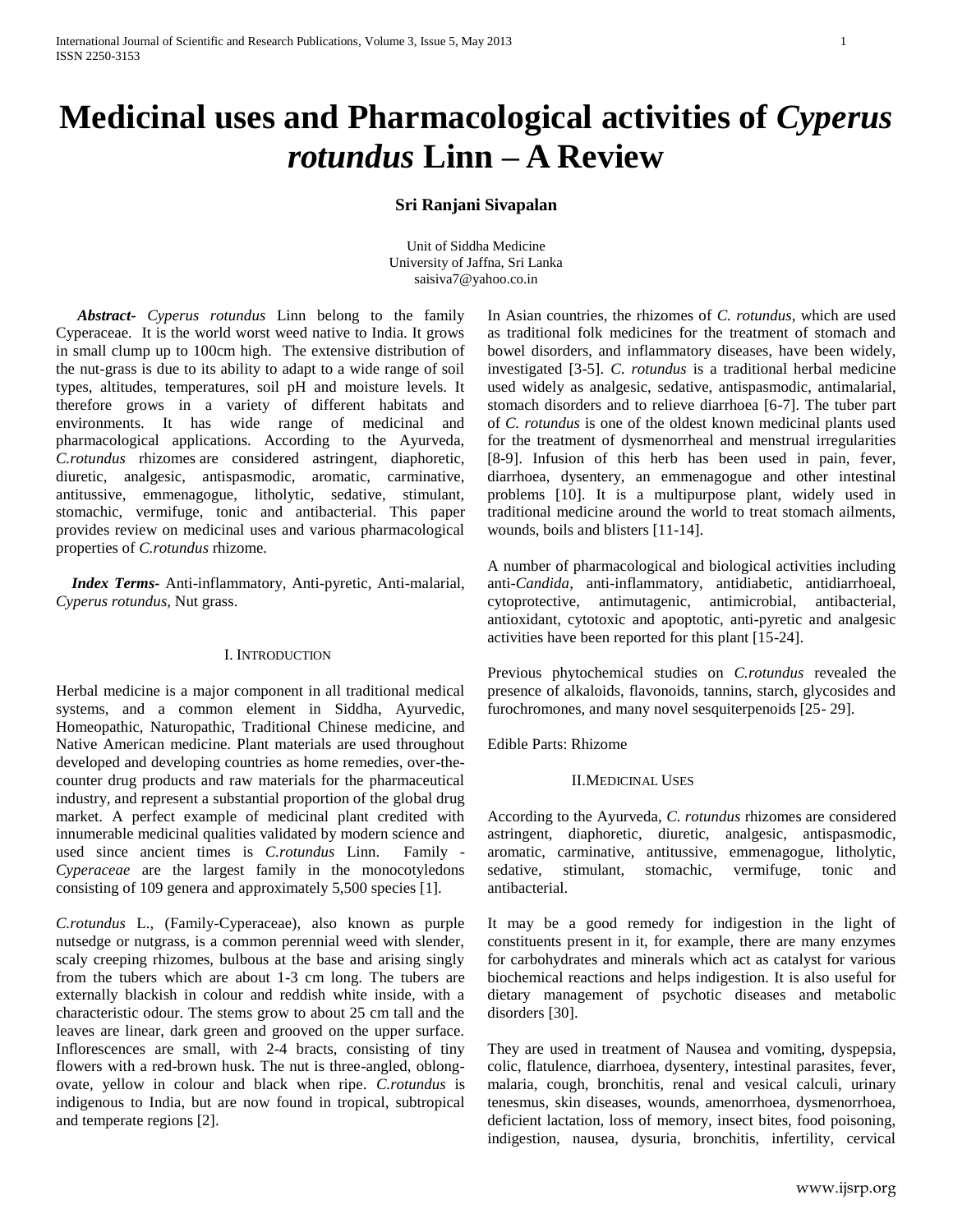cancer and menstrual disorders, and the aromatic oils are made of perfumes and splash [31-35].

dominated by cyperene (28.7%), cyperotundone (8.8%), patchoulenyl acetate (8.0%) and sugeonyl acetate (6.9%) [47-48].

## III.CHEMICAL CONSTITUENTS

Several chemical compounds have been isolated from world's worst weed *C. rotundus* [36] and some of these chemicals possess medicinal properties and are used in Latin America, China, India and elsewhere [37-39]. Various preparations of *C. rotundus* have been used for centuries in perfumes, spices and traditional medicines in India, China, Arab and Africa. It is also an important ingredient of anti-aging Ayurvedic neutraceutical Chyavanprash [39].

Different phytochemical studies on *C.rotundus* revealed the presence of alkaloids, flavonoids, tannins, starch, glycosides, furochromones, monoterpenes, sesquiterpenes, sitosterol, fatty oil containing a neutral waxy substance, glycerol, linolenic, myristic and stearic acids [25, 29, 40-41]. The major compounds isolated from essential oil and the extracts of *C.rotundus* rhizome are Alpha-cyperone, Alpha-rotunol, Beta-cyperone, Beta-pinene, Beta-rotunol, Beta-selinene, Calcium, Camphene, Copaene, Cyperene, Cyperenone, Cyperol, Cyperolone Cyperotundone Dcopadiene, D-epoxyguaiene, D-fructose, D-glucose, Flavonoids, Gamma-cymene, Isocyperol, Isokobusone, Kobusone, Limonene, Linoleic-acid, Linolenic-acid, Magnesium, Manganese, C. rotunduskone, Myristic-acid, Oleanolic-acid, Oleanolic-acid-3-oneohesperidoside, Oleic-acid, P-cymol, Patchoulenone, Pectin, Polyphenols, Rotundene, Rotundenol, Rotundone, Selinatriene, Sitosterol, Stearic-acid, Sugeonol, Sugetriol [42-45].

*C.rotundus* contains an essential oil that provides for the characteristic odour and taste of the herb, comprised mostly sesquiterpene hydrocarbons, epoxides, ketones, monoterpenes and aliphatic alcohols. Sesquiterpenes include selinene, isocurcumenol, nootkatone, aristolone, isorotundene, cypera-2,4(15)-diene, and norrotundene, as well as the sesquiterpene alkaloids rotundines A-C. Other constituents include the ketone cyperadione, and the monoterpenes cineole, camphene and limonene. *C.rotundus* has also been shown to contain miscellaneous triterpenes including oleanolic acid and sitosterol, as well as flavonoids, sugars and minerals [44-45]

The chemical composition of the volatile oils of *C.rotundus* has been extensively studied and four chemotypes (H-, K-, M- Otypes), of the essential oils from different parts of Asia have been reported [46-52].

The H-type from Japan was found to contain a-cyperone (36.6%), ß-selinene (18.5%), cyperol (7.4%) and caryophyllene (6.2%). The M-type from China, Hong Kong, Japan, Taiwan and Vietnam had a-cyperone (30.7%), cyperotundone (19.4%), ßselinene (17.8%), cyperene (7.2%) and cyperol (5.6%). The Otype from Japan, Taiwan, Thailand, Hawaii and the Philippines was characterized by cyperene (30.8%), cyperotundone (13.1%) and ß-elemene (5.2%). In addition, the Hawaiian O-type had cyperotundone (25.0%) and cyperene (20.7%) as the major compounds. Finally, the K-type, also from Hawaii, was

## IV.PHARMACOLOGICAL ACTIVITIES

## Anti Inflammatory Activity

The alcoholic extract (70% alcohol) possessed anti inflammatory activity against carrageenan induced oedema and also found effective against formaldehyde induced arthritis in albino rats [53]. In another study the petroleum ether extract of the rhizomes showed anti-inflammatory activity against carrageenan induced oedema in albino rats. The triterpenoid obtained by chromatographic separation from petroleum ether extract revealed a high potent anti-inflammatory activity. This terpenoid was also found to possess significant antipyretic and analgesic effects similar to acetyl salicylic acid. *C.rotundus* has also reported as protective in inflammatory bowel disease.

In addition, the extract suppressed the production of O2- by phorbol ester stimulated RAW 264.7 cells in dose- and timedependent manners. Collectively, these results suggest that the methanol extract of rhizomes of *C. rotundus* could be developed as anti-inflammatory candidate for the treatment of inflammatory diseases mediated by overproduction of NO and O2 [54].

Another study on alcoholic extract of *C. rotundus* showed highly significant (P<0.001) anti-inflammatory activity against the exudative and proliferative phases of inflammation in two animal models (carrageenan induced oedema and formaldehyde induced arthritis in rats). Its anti-inflammatory relative effect was higher than that of hydrocortisone (75.9% versus 47.3% in carrageenaninduced oedema model; 55.1% versus 35.6% in formaldehyde induced arthritis model [27, 55-57].

#### Antipyretic activity

The alcoholic extract of *C. rotundus* showed highly significant (P<0.001) antipyretic activity against pyrexia produced in albino rats by the subcutaneous injection of suspension of dried Brewer's yeast in gum acacia in normal saline. A specific fraction obtained by chromatographic method from the petroleum ether extract was found to possess a significant antipyretic effect similar to acetyl salicylic acid when used on the same animal model [58].

#### Analgesic activity

The petroleum ether extract and essential oil of *C.rotundus* are reported to possess analgesic activity [58-59].

## Tranqulizing activity

The ethanolic extract of *C. rotundus* showed potent tranquilizing activity in various tests: reduced the spontaneous motor activity, potentiated the pentobarbital narcosis and deranged the motor coordination, abolished the conditioned avoidance response in animals [55]

## Anticonvulsant activity

Pretreatment with ethanolic extract of *C.rotundus* caused significant protection against strychnine and leptazol-induced convulsions in mice [60].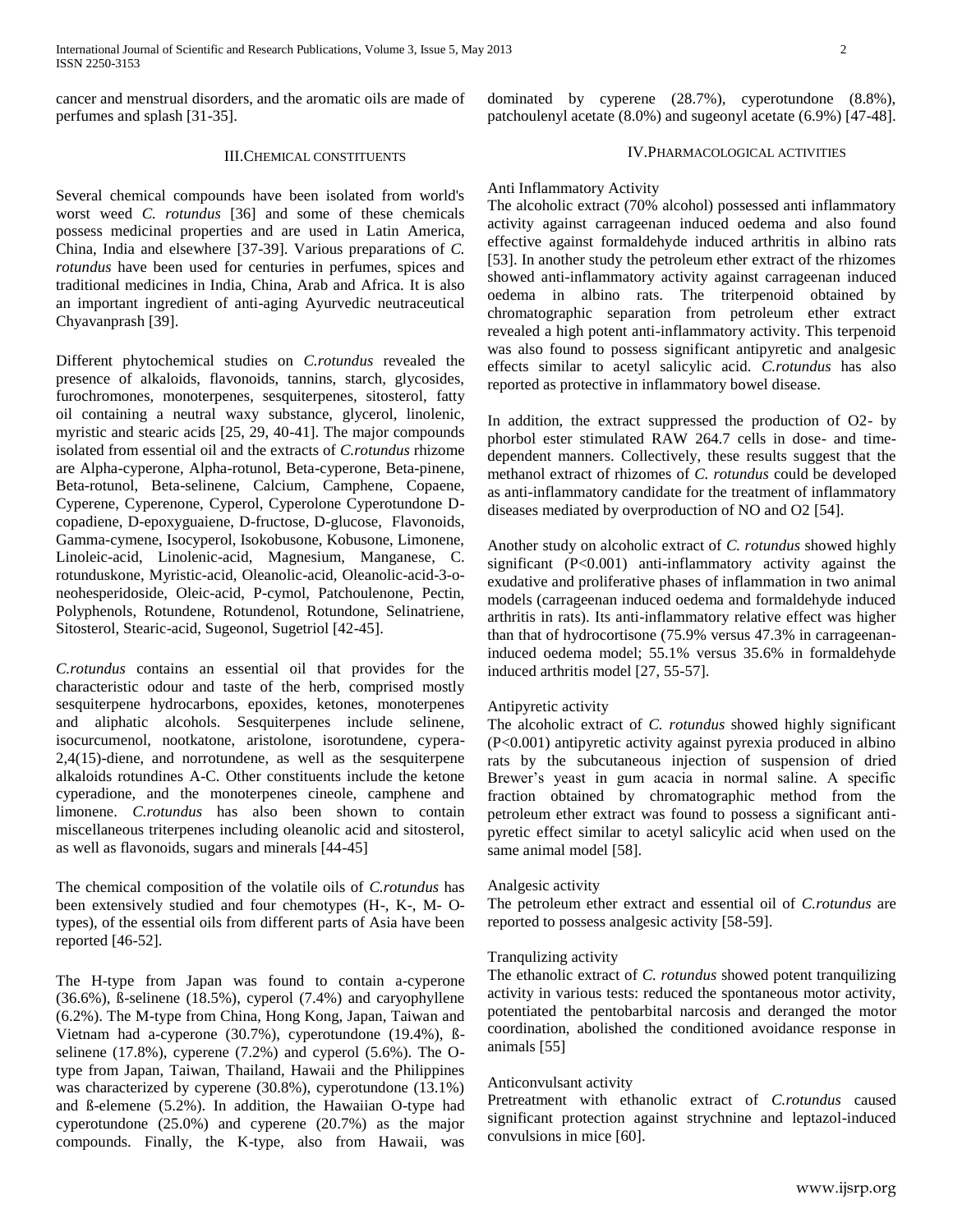The ethanol extract of rhizomes (100mg/kg, p.o.) reduced hind limb extension and duration of convulsion significantly, (p<0.001) which was comparable to standard drug Phenytoin (25mg/kg, i.p.) and Diazepam (4mg/kg, i.p.), respectively. These results suggest that the ethanol extract of its rhizomes is worthwhile to develop the potent phytoconstituent for treatment of epilepsy and the flavonoids present in ethanol extract could be attributed for aiticonvulsant activity [61].

## Anti-emetic activity

The ethanolic extract of *C. rotundus* in the dose of 128.1± 11.6 mg/kg was found to protect 50% dogs against apomorphine induced vomiting [55].

# Antispatic activity

Ethanolic extract of *C. rotundus* produced relaxation of rabbit ileum and spasmolytic effect against contractions induced by acetylcholine, barium chloride and 5-hydroxitriptamine, showing a direct relaxant action on the smooth muscle [55].

## Inhibition of gastric motility activity

The rhizome of *C.rotundus* Linn. was assessed for its cytoprotective effects against ethanol induced gastric damage. Decoctions of Rhizoma Cyperi were given orally to rats 30 min. before ethanol was administered. The findings in this study suggest that the protective action of *C. rotundus* Linn. is related to its inhibition of gastric motility and endogeneous prostaglandins may play an important role [62]

#### Gastroprotective activity

*C.rotundus* extract protected against gastric mucosal injury induced by ischemia and reperfusion in rats. The mean ulcer index of rats treated with 200 and 100 mg/kg *C. rotundus* were significantly lower than that of control. The activities of glutathione-peroxidase and malondialdehyde were significantly affected by treatment of *C. rotundus* [64]. Cytoprotective effects of *C.rotundus* have been mentioned also in case of ethanol induced gastric damage in rats. Decoctions of Rhizoma Cyperi were given orally (1.25, 2.5, 4.0 g crude drug/kg) to rats 30 min before ethanol showed an ulcer inhibitory effect in a dose dependent manner. Pretreatment of rats with indomethacin (5 mg/kg) significantly reduced the gastric protective action of *C. rotundus*. The authors suggested that the gastroprotective action of *C.rotundus* is related to its inhibition of gastric motility and endogeneous prostaglandins [62].

## Antidiarrhoeal Activity

The methanol extract of *C. rotundus* rhizome, given orally at the doses of 250 and 500 mg/kg showed significant antidiarrhoeal activity in castor oil induced diarrhoea in mice. Among the fractions, tested at 250 mg/kg, the petroleum ether fraction and residual methanol fraction were found to retain the activity, the latter being more active as compared to the control. The ethyl acetate fraction did not show any antidiarrhoeal activity [2]

## Haemodynamic (hypotensive) activity

The alcoholic extract of *C.rotundus* produced gradual and persistent fall in blood pressure and stimulated the respiration. The responses of epinephrine and acetylcholine on blood pressure were not altered by the extract, but that of histamine was partially blocked [55]

# Hypolipidaemic Activity

Wistar rats weighing 250-300 g were selected for the study. Animals were divided into 7 groups, each group comprising of 6 rats. Rats in the group1 received normal pellet diet and received 0.1% sodium CMC solution and served as vehicle control. The rats belonging to remaining 6 groups received high fat diet for the entire duration of the study that is for 25 days. High fat diet induced hyperlipidaemia is one of the common methods to induce hyperlipidaemia. Hence hyperlipidaemia was induced by oral feeding of high fat diet. The high fat diet was comprised of the chow enriched with high calorie and 1% cholesterol. After 10 days induction of hyperlipidaemia group 2 of animals was left untreated and served as high fat diet control. The rest of the groups received following treatment for 15 days. Group 3 and group 4 treated orally with the standard drugs Simvastatin (5 mg/kg/day) and Fenofibrate (20 mg/kg/day) respectively. Groups 5, 6, 7 treated orally with aqueous extract at dose level of 100 mg/kg/day, 200 mg/kg/day, 400 mg/kg/day respectively. All the drugs were suspended in 0.1% Na CMC (vehicle). Blood samples were withdrawn from retro orbital plexus after overnight fasting. Serum was separated from blood by centrifugation for ten minutes at three thousand rpm, subsequently analyzed for total cholesterol, triglycerides and HDL cholesterol using commercially available kits (Erba Diagnostics Germany). The serum LDL was calculated by Friedwald's formula [65]

In another study administration of *C. rotundus* extract restored the age associated change in serum lipids (total cholesterol, LDL cholesterol, DL cholesterol, triglycerides and VLDL triglyceride level) to the level of young control rats. In young rats, treatment of *C. rotundus* significantly increased HDL cholesterol level [66].

#### Hepatoprotective activity

Ethyl acetate extract and two crude fractions, solvent ether and ethyl acetate, of the rhizomes of *C. rotundus* (Cyperaceae) were evaluated for hepatoprotective activity in rats by inducing liver damage by carbon tetrachloride. The ethyl acetate extract at an oral dose of 100 mg/kg exhibited a significant protective effect by lowering serum levels of glutamic oxaloacetic transaminase, glutamic pyruvic transaminase, alkaline phosphatase and total bilirubin. These biochemical observations were supplemented by histopathological examination of liver sections. Silymarin was used as positive control [67].

Inhibitory activity on Brain Na +/K+-ATP-ase Extract of *C. rotundus* showed high potent inhibitory activity on crude enzyme Na+/K+-ATP-ase from rat brain [68]

## Anti-obesity activity

*C. rotundus* preparations (powder in fine suspension, aqueous and alcoholic extracts) exhibited a lipolytic action and mobilized fat from the adipose tissues in rats, thus helping to reduce the obesity [69].

A pilot study carried out on 30 obese people who were administered the powdered tuber of *C. rotundus* for 90 days,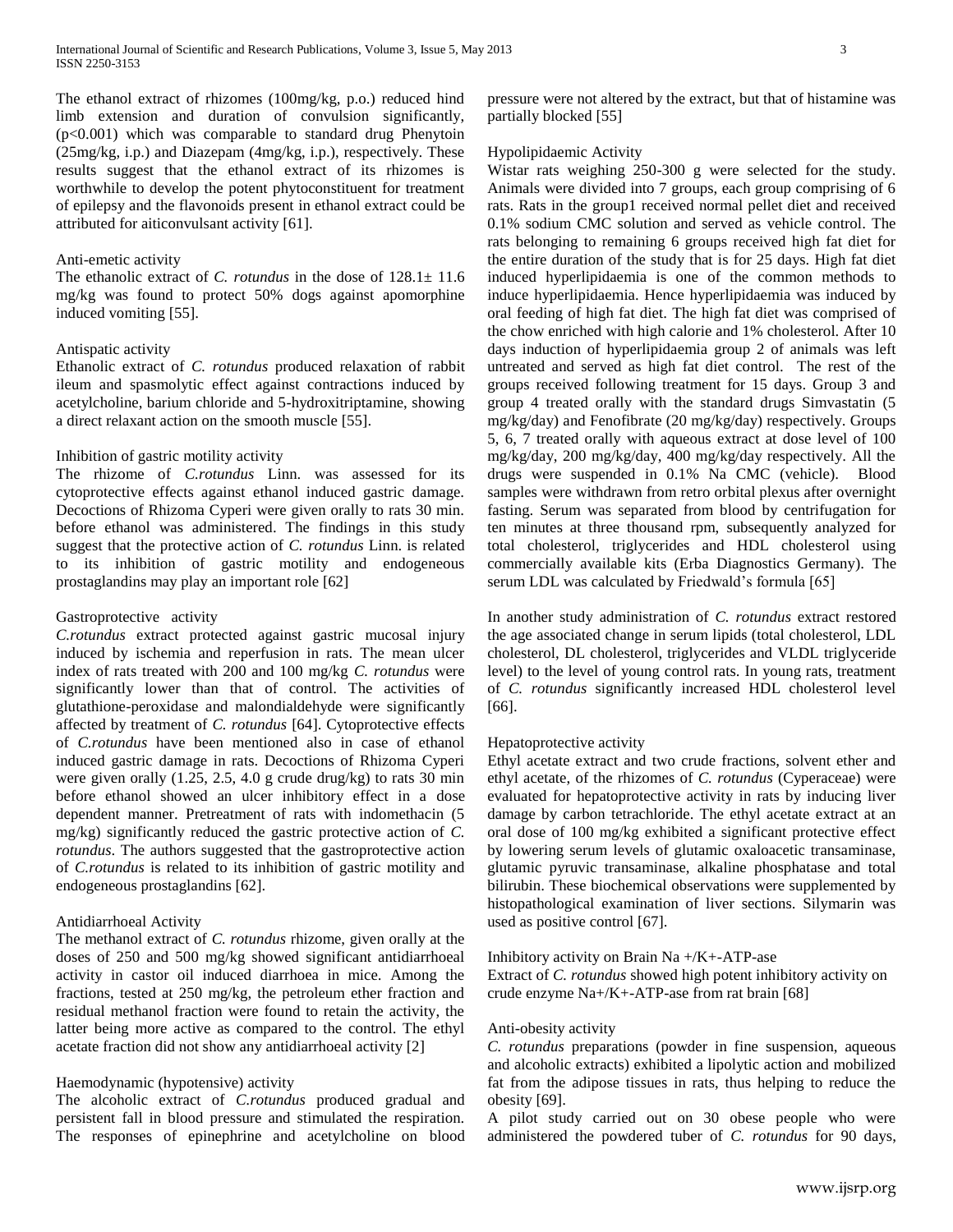showed reduction in weight along with a decrease in serum cholesterol and triglycerides [70].

# Antiarthritic activity

Singh and his co-workers were first to discover antiinflammatory, anti-pyretic and anti-rheumatic activity of *C. rotundus* [27,29,35]. A double blind trial of crude powder of *C. rotundus*, *Withania somnifera* and their combination (1:1) was carried out in 200 patients suffering from rheumatoid arthritis. Out of the 200 patients selected for the study 196 completed the trial of 3 months. Each group (including placebo group) consisted of 50 patients. Each patient received 500 mg capsule three times a day for three months. During this period biweekly general assessment based on global criteria (duration of morning stiffness, grip strength, articular index, consumption of escape analgesic, erythrocyte sedimentation rate, haemoglobin, rheumatoid factor titre, x-ray findings) was made. *C. rotundus* was more effective than W. somnifera, and when both drugs were combined, the response was better than the response of single drug. Also the patients' preference (against escape analgesic) was highest in the case of combined herbs [55-56,58, 71-72].

# Wound healing activity

An alcoholic extract of tuber parts of *C.rotundus* was examined for wound healing activity in the form of ointment in three types of wound models on rats: the excision, the incision and dead space wound model. The extract ointments showed considerable difference in response in all the above said wound models as comparable to those of a standard drug nitrofurazone ointment (0.2 % w/w NFZ) in terms of wound contracting ability, wound closure time and tensile strength [73].

# Antioxidant activity

A combination of spices (*Piper nigrum, Piper longum* and *Zingiber officinale*), herbs (*Cyperus rotundus* Linn. and *Plumbago zeylanica*) and salts make up Amrita Bindu. The study was focused to evaluate the antioxidant property of individual ingredients in Amrita Bindu against the free radical 2,2'-azinobis- (3-ethylbenzothiazoline-6sulphonicacid)(ABTS). The analysis revealed the antioxidant potential of the ingredients in the following order: *Piper nigrum> Piper longum> Cyperus rotundus> Plumbago zeylanca> Zingiber officinale.* These results reveal that Amrita Bindu, a salt-spice-herbal mixture containing *C. rotundus* Linn. exerts a promising antioxidant potential against free radical induced oxidative damage [74].

# Anticancer activity

Anticancer *C. rotundus* ethanolic extract was found to have only weak to moderate anticancer activity (LC50=2.528-4.939 mg/ml calculated from dose-dependent cell death) in a study which used neuro-2a cells for screening of plants with tumoricidal effects [75]. Another study showed that *C.rotundus* essential oil was very effective against L1210 leukaemia cells line. This result correlated with significantly increased apoptotic DNA fragmentation [21].

Antidiabetic activity

Oral daily administration of 500 mg/kg of the extract (once a day for seven consecutive days) significantly lowered the blood glucose levels in rats with alloxan induced diabetes. The scientists concluded that this antihyperglycemic activity can be attributed to its antioxidant activity as C. rotundus showed a strong 1,1-diphenyl-2-picryihydrazyl (DPPH) radical scavenging action *in vitro*. These results are convergent with C. rotundus potential to suppress AGE formation and protein oxidation in a model of fructose-mediated protein glycoxidation. Scientists concluded that, since non-enzymatic glycation has been shown to correlate with severity of diabetes and its complications, C. rotundus could be a candidate for targeting diabetic complications [17, 76].

# Antimicrobial activity

In-vitro antimicrobial activity by agar disc diffusion and agar well diffusion method was evaluated for aqueous and ethanolic extracts. The ethanolic extract was active against all the investigated bacterial strains, while aqueous extract was inactive. In another study acetone and ethanol extracts showed significant broad spectrum antibacterial activity in disc diffusion method [9, 77]. Antimicrobial activity tests were carried out on human pathogens bacteria (gram negative and gm positive) and ungi viz. *C.albicans* and *A. niger.* The highest percentage of inhibition was observed against *K.pneumoniae* (133.33%). Amoxicillin 20µg/ml and ethanol (as fungicide) 70% were used as positive control. Moderate inhibition was observed in case of *A. niger* and *S. aureus* (90and 70% respectively). No zone of inhibition was observed in *Acinto bacter* and *Candida.*

# Antibacterial Activity

The oil of *C.rotundus* showed a remarkable activity against gram-positive bacteria Staphylococcus aureus and Enterococus faecalis [73,78]. Another study stated that a marked inhibitory effect of *C. rotundus* was observed against Salmonella enteritidis, Staphylococcus aureus and Enterococcus faecalis with total oligomers flavonoids (TOFs) and ethyl acetate extracts [79, 80].

# Antimalarial Activity

Activity guided investigation of sesquiterpenes *C.rotundus* rhizomes showed *in-vitro* antimalarial activity against Plasmodium falciparum [81]. Some Tanzanian medicinal plants were extracted and tested for in vitro antimalarial activity, using the multidrug resistant K1 strain of Plasmodium falciparum*.* Of the forty-nine plants investigated, extracts of three plants were found to have an IC50 between 5-10 mg/ml; extracts of 18 other plants showed an IC50 between 10 and 50 mg/ml, all others were less active. The three most active extracts were obtained from the tubers of *C. rotundus* Linn. the root bark of *Hoslundia opposita* Vahl. and the root bark of *Lantana camara* L [6].

The underground parts of several weedy species contain essential oils, about 0.5-1% in the case of the fresh tubers of *C. rotundus*, mainly consisting of terpenoids or sesquiterpenoids (e.g. cyperone, cyperol, cyperolone, cyperene, copadiene, epoxyguiaene, rotundone, rotundol, patchoulenone (cyperotundon), kobusone, sugeonolacetate, sugetriol, oxido-eudesmenol, C.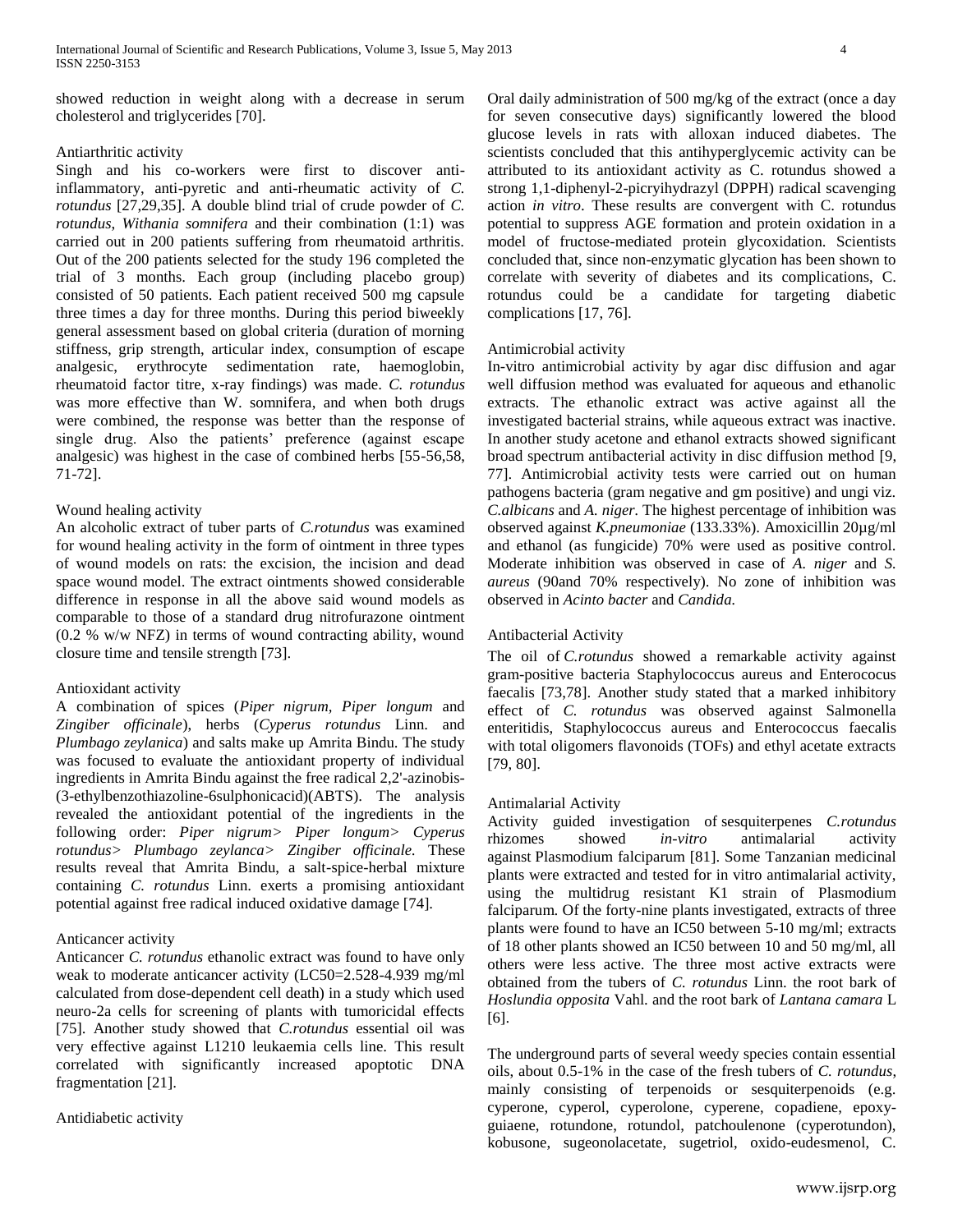rotunduskone and 'BETA'-selinene).When Tanzanian medicinal plants were screened, *C. rotundus* showed activity in a test for in vitro antimalarial activity [82].

# Ovicidal and larvicidal activities

The ovicidal and larvicidal efficacy of essential oils extracted from the tubers of Cyperus giganteus and Cyperus rotundus Linn. was studied on eggs and fourth instar larvae of Aedes albopictus . The eggs and larvae were exposed to serial concentration of the oils ranging from 5-150 ppm and kept under observation for 24h. Both the oils showed remarkable ovicidal and larvicidal activities indicated by EC50 values of <5 ppm and LC50 and LC90 values of <20 ppm. The results obtained suggest that the essential oils of these Cyperus species can serve as a potential source of natural mosquitocidal agents [83]

# Anti Candida activity,

Essential oils and alcoholic extracts from the leaves and/or roots of 35 medicinal plants commonly used in Brazil were screened for anti *Candida albicans* activity. Essential oils from 13 plants showed anti Candida activity, including *Aloysia triphylla, Anthemis nobilis, Cymbopogon martini, Cymbopogon winterianus, Cyperus articulatus, Cyperus rotundus* **Linn.,** *Lippia alba, Mentha arvensis, Mikania glomerata, Mentha piperita, Mentha sp*., *Stachys byzantina,* and *Solidago chilensis*. The ethanol extract was not effective at any of the concentrations tested. Chemical analyses showed the presence of compounds with known antimicrobial activity, including 1,8-cineole, geranial, germacrene-D, limonene, linalool, and menthol [84].

## Cytoprotective effects

The rhizome of *C. rotundus* was assessed for its cytoprotective effects against ethanol induced gastric damage. Decoctions of Rhizoma Cyperi were given orally (1.25, 2.5, 4.0 g crude drug/kg) to rats 30 min before ethanol (40% v/v, 10mL/kg) was administered. The decoction showed an ulcer inhibitory effect in a dose dependent manner. Moreover, the activity was also observed when the decoction was given subcutaneously (0.3-0.6 g/kg), suggesting that the herb possessed systemic effects on protecting the stomach. Compared with controls, gastric motility of the ethanol-treated rats was delayed significantly by either oral  $(2.5-4.0 \text{ g/kg})$  or subcutaneous  $(0.3g/kg)$  administration of the decoction. Pretreatment of rats with indomethacin (5 mg/kg) significantly reduced the gastric protective action of *C. rotundus* [85].

# **Toxicological studies**

Rats were divided into two groups of ten animals (five males, five females). The ethanol extract (2,500 mg/ml in 10% dimethylsulfoxide, DMSO) was orally administered to rats at a single dose of 5,000 mg/kg body weight, while the control group received only vehicle. The animals were monitored for the appearance of toxicity signs over 14 days. The animals that died within this period were necropsied. All rats were weighed and sacrificed on the 14th day following administration. Finally, the vital organs including heart, lungs, livers, kidneys, spleen, adrenals, sex organs and brain were grossly examined.

In the acute toxicity test at the dose of 5,000 mg/kg, all rats did not exhibit signs of toxicity and mortality after a single oral administration of 95% ethanol extract from the rhizomes of *C. rotundus*. Results of the subacute toxicity showed that administration of the ethanol extract from the rhizomes of *C. rotundus* at a dose of 1,000 mg/kg daily over 14 days did not cause mortality or behavioral changes [86].

Another study for the purpose of the test, in bred wistar strain rats (250-300 g) of both sexes were selected. The animals were housed in polypropylene cages (6rats per cage) under good hygienic conditions natural light / dark cycle. The animals were given free access to standard pellet diet and water. The acute toxicity study was carried out as per OECD guideline (OECD/OCDE 423 OECD Guideline for testing of chemicals Acute Oral Toxicity –Acute Toxic Class Method Adopted: 17<sup>th</sup> December 2001). Thus the oral acute toxicity tests revealed that the extract of *C.rotundus* rhizomes was safe up to the administered dose 2000 mg/kg.

Another acute toxicological studies showed no mortality or morbidity up to 2000mg/kg body weight in Wistar rats. Sub chronic toxicity study revealed that, food, water consumption and body weight of animals didn't vary significantly. But the hematological parameters showed an increase in WBC count and Hemoglobin level. The kidney function and liver function didn't change even after long term exposure [87].

## V. DISCUSSION

*C. rotundus* Linn., commonly known as nut grass and locally. It is said to possess antidiarrheal, anti-inflammatory and antipyretic activities. The tubers are used in Ayurvedic medicine and have been mentioned in ancient texts for various ailments. Some studies have reported antidiarrheal activity of *C.rotundus*. Antidiarrheal action in castor oil-induced diarrhoea and in irritable bowel syndrome in animal models has been demonstrated. Previous studies with the essential oil of *C. rotundus* showed it to be more bactericidal against Gram-positive bacteria.

The major constituents present in *C.rotundus* are essential oil, triterpenes, polyphenol, alkaloids and flavonoids. However, none of these have been attributed with antidiarrheal activity.

The decoction used showed the presence of carbohydrates, reducing sugars, proteins, amino acids, tannins, flavonoids and saponins. Tannins and flavonoids, in general, have been reported to have antidiarrheal activity.

This study shows that *C.rotundus* has limited antimicrobial action and have. *C. rotundus* with a large number of biologically active phytochemicals has diverse variety of pharmacological properties, as described above, has been found effective in the treatment of chronic disorders. Its therapeutic effects are excellent and no adverse reaction was observed.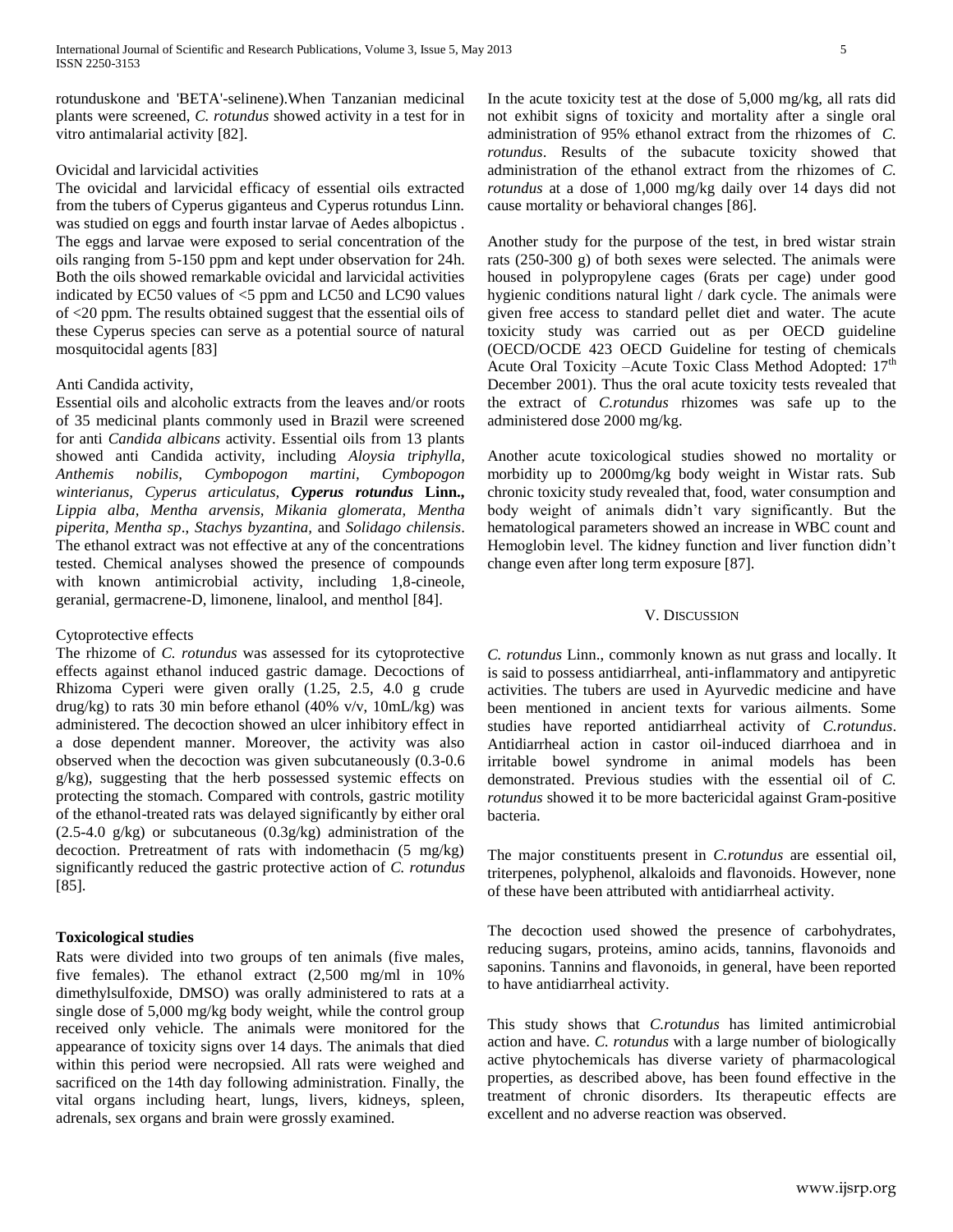#### VI. CONCLUSION

The above collected information suggest that *C. rotundus* has limited activity against different forms of infectious diarrhoea due to its selective activity against diarrheal pathogens. Traditional uses of natural compounds, especially of plant origin received much attention as they are well tested for their efficacy and generally believed to be safe for human use. Thorough screening of literature available on *C. rotundus* depicted the fact that it is a popular remedy among the various ethnic groups, Ayurvedic and traditional practitioners for treatment of ailments. Researchers are exploring the therapeutic potential of this plant as it has more therapeutic properties which are not known.

#### **REFERENCES**

- 1. Govaerts R, Simpson DA, Goetghebeur P, Wilson K, Egorova T, Bruhl JJ (2007) World checklist of Cyperaceae. The Board of Trusteeds of the Royal Botanic Gardens, Kew. Available at<http://www.kew.org/wcsp/monocots/> , Accessed on 1 October 2007.
- 2. Uddin SJ, Mondal K, Shilpi JA, Rahnan MT. Antidiarrhoeal activity of Cyperus rotundus. Fitoterapia 2006; 77 (2): 134–13
- 3. [Dang GK,](http://www.ncbi.nlm.nih.gov/pubmed?term=Dang%20GK%5BAuthor%5D&cauthor=true&cauthor_uid=21132843) [Parekar RR,](http://www.ncbi.nlm.nih.gov/pubmed?term=Parekar%20RR%5BAuthor%5D&cauthor=true&cauthor_uid=21132843) [Kamat SK,](http://www.ncbi.nlm.nih.gov/pubmed?term=Kamat%20SK%5BAuthor%5D&cauthor=true&cauthor_uid=21132843) [Scindia AM,](http://www.ncbi.nlm.nih.gov/pubmed?term=Scindia%20AM%5BAuthor%5D&cauthor=true&cauthor_uid=21132843) [Rege NN.,](http://www.ncbi.nlm.nih.gov/pubmed?term=Rege%20NN%5BAuthor%5D&cauthor=true&cauthor_uid=21132843) Antiinflammatory activity of Phyllanthus emblica, Plumbago zeylanica and Cyperus rotundus in acute models of inflammation., [Phytother Res.](http://www.ncbi.nlm.nih.gov/pubmed/21132843) 2011Jun;25(6):904-8. doi: 10.1002/ptr.3345. Epub 2010 Dec 3.
- 4. Gupta MB, Palit TK, Singh N, Bhargava KP. Pharmacological studies to isolate the active constituents from Cyperus rotundus possessing antiinflammatory, anti-pyretic and analgesic activities. Indian Journal of Medical Research 1971; 59: 76–82.
- 5. [Won-Gil Seo, Hyun-Ock Pae, Gi-Su Oh, Kyu-Yun Chai, Tae-Oh Kwon,](http://www.sciencedirect.com/science/article/pii/S0378874101002215)  [Young-Gab Yun, Na-Young Kim, Hun-Taeg Chung,](http://www.sciencedirect.com/science/article/pii/S0378874101002215) Inhibitory effects of methanol extract of *Cyperus rotundus* rhizomes on nitric oxide and superoxide productions by murine macrophage cell line, RAW 264.7 cells, [Journal of Ethnopharmacology,](http://www.sciencedirect.com/science/journal/03788741) [Volume 76, Issue 1,](http://www.sciencedirect.com/science/journal/03788741/76/1) June 2001, Pages 59– 64,.
- 6. Weenen H, Nkunya MH, Bray DH, Mwasumbi LB, Kinabo LS, Kilimali VA. Antimalarial activity of Tanzanian medicinal plants. Planta Medica 1990a; 56: 368–370.
- 7. Zhu M, Luk HH, Fung HS, Luk CT. Cytoprotective effects of Cyperus rotundus against ethanol induced gastric ulceration in rats. Phytother. Res 1997; 11: 392–394.
- 8. Yu J. , Lei G. , Cai L. and Zou Y. "Chemical composition of C. rotundus extract " . (2004). J. Phytochemistry. 65: 881-89.
- 9. Zeid abdul-Majid Nima, Majid Sakhi Jabier , Raghidah Ismaeel Wagi,Huda Abd Al-Kareem Hussain,. Extraction, Identification and Antibacterial activity of Cyperus oil from Iraqi C rotundus,. Eng.& Technology,Vol.26, No.10,2008.
- 10. Umerie SC, Ezeuzo HO. Physicochemical characterization and utilization of Cyperus rotundus starch. Bioresour. Technol 2000; 72: 193–196
- 11. Oliver-Bever, B. *Medicinal Plants in Tropical West Africa*; Cambridge University Press:Cambridge, UK, 1986; p. 200.
- 12. Puratuchikody, A.; Nithya, D.C.; Nagalakshmi, G. Wound Healing Activity of *Cyperus rotundus* Linn. *Indian J. Pharm. Sci*. 2006, *68*, 97-101.
- 13. Joshi, A.R.; Joshi, K. Indigenous knowledge and uses of medicinal plants by local communities of the Kali Gandaki Watershed Area, Nepal. *J. Ethnopharmacol*. **2000**, *73*, 175-183.
- 14. El-Kamali, H.H.; El-Khalifa, K.F. Folk medicinal plants of riverside forests of the Southern Blue Nile district, Sudan. *Fitoterapia* 1999, *70*, 493-497.
- 15. Durate, M.C.T.; Figueira, G.M.; Sartoratto, A.; Rehder, V.L.G.; Delarmelina, C. Anti-Candida activity of Brazilian medicinal plant. *J. Ethnopharmacol*. 2005, *97*, 305-311.
- 16. Sundaram, M.S.; Sivakumar, T.; Balamurugan, G. Anti-inflammatory effect of *Cyperus rotundus* Linn. Leaves on acute and subacute inflammation in experimental rat models. *Biomedicine* 2008, *28*, 302-304.
- 17. Raut, N.A.; Gaikwad, N.J. Antidiabetic activity of hydro-ethanolic extract of *Cyperus rotundus* in alloxan induced diabetes in rats. *Fitoterapia* 2006, *77*, 585–588.
- 18. Kilani, S.; Ben Ammar, R.; Bouhlel, I.; Abdelwahed, A.; Hayder, N.; Mahmoud, A.; Ghedira, K.; Chekir-Ghedira, L. Investigation of extracts

from (Tunisian) *Cyperus rotundus* as antimutagens and radical scavengers*. Environ. Toxicol. Pharmacol*. 2005, *20*, 478-484.

- 19. Zhu, M.; Luk, H.H.; Fung, H.S.; Luk, C.T. Cytoprotective effects of *Cyperus rotundus* against ethanol induced gastric ulceration in rats. *Phytother. Res*. 1997, *11*, 392 -394.
- 20. Kilani, S.; Bouhlel, I.; Ben Ammar, R.; Ben Sghair, M.; Skandrani, I.; Boubaker, J.; Mahmoud, A.; Dijoux-Franca, M.G.; Ghedira, K.; Chekir-Ghedira, L. Chemical investigation of different extracts and essential oil from the tubers of (Tunisian) *Cyperus rotundus*. Correlation with their antiradical and antimutagenic properties. *Ann. Microbiol*. 2007, *57*, 657- 664.
- 21. Kilani, S.; Ledauphin, J.; Bouhlel, I.; Ben Sghaier, M.; Boubaker, J.; Skandrani, I.; Mosrati, R.; Ghedira, K.; Barillier, D.; Chekir-Ghedira L. Comparative study of *Cyperus rotundus* essential oil by a modified GC/MS analysis method. Evaluation of its antioxidant, cytotoxic, and apoptotic effects. *Chem. Biodivers*. 2008, *5*, 729-742.
- 22. Dhillon, R.S.; Singh, S.; Kundra, S.; Basra, A.S. Studies on the chemical composition and biological activity of essential oil from *Cyperus rotundus* Linn. *Plant Growth Regul*. 1993, *13*,89-93.
- 23. Pal, D.K.; Dutta, S. Evaluation of the Antioxidant activity of the roots and Rhizomes of *Cyperus rotundus* L. *Indian J. Pharm. Sci*. 2006, *68*, 256-258.
- 24. Neffatti, A.; Ben Ammar, R.; Dijoux-Franca, M.G.; Ghedira, K.; Chekir-Ghedira, L. *In vitro* evaluation of antibacterial, antioxidant, cytotoxic and apoptotic activities of the tubers infusion and extracts of *Cyperus rotundus*. *Bioresour. Technol.* 2008, *99*, 9004 9008.
- 25. Harborne, JB.; Williams, C.A.; Wilson, K.L. Flavonoids in leaves and inflorescences of Australian *Cyperus* species. *Phytochemistry* 1982, *21*, 2491-2507.
- 26. Umerie, S.C.; Ezeuzo, H.O. Physicochemical characterization and utilization of *Cyperus rotundus* starch. *Bioresour. Technol.* 2000, *72*, 193- 196.
- 27. Kapadia, V.H.; Naik, V.G.; Wadia, M.S.; Dev, S. Sesquiterpenoids from Essential oil of *Cyperus rotundus*. *Tetrahedron Lett.* 1967, 4661.
- 28. Trivedi, B.; Motl, O.; Herout, V.; Sorm, F. Composition of the oil from *Cyperus rotundus*: Structure of patchoulenone. *Coil. Czech. Chem. Commun.* 1984*, 29*, 1675-1688.
- 29. Sri Ranjani, S.; Prince, J**.;** Physico-chemical and Phyto-chemical study of rhizome of Cyperus rotundus Linn**.** International Journal of Pharmacology and Pharmaceutical Technology (IJPPT), ISSN: 2277 – 3436, Volume-1, Issue- 2, 2012. 42-46.
- Anonymous. 1950. The Wealth of India : Raw Materials. II. Publications and Information Directorate, C.S.I.R., New Delhi.
- 31. Yeung. Him-Che.*Handbook of Chinese Herbs and Formulas.* Institute of Chinese Medicine, Los Angeles 1985
- 32. Duke. J. A. and Ayensu. E. S.*Medicinal Plants of China* Reference Publications, Inc. 1985 ISBN 0-917256-20-4
- 33. Bown. D.*Encyclopaedia of Herbs and their Uses.* Dorling Kindersley, London. 1995 ISBN 0-7513-020-31
- 34. Chopra. R. N., Nayar. S. L. and Chopra. I. C.*Glossary of Indian Medicinal Plants (Including the Supplement).* Council of Scientific and Industrial Research, New Delhi. 1986
- 35. *Medicinal Plants in the Republic of Korea* World Health Organisation, Manila 1998 ISBN 92 9061 120 0
- 36. Sonwa, M.M.; Koenig, W.A. Chemical study of essential oil *Cyperus rotundus*. *Phytochemistry* 2001, *58*, 799-810.
- 37. Ellison, C.A. & R.W. Barreto. 2004. Prospects for the management of invasive alien weeds using co-evolved fungal pathogens: a Latin American perspective *Biological Invasions 6*: 23-45.
- 38. Gupta, M. B., Palit, T. K., Signh, N., and Bhargava, K. P., Pharmacological studies to isolate the active constituents from Cyperus rotundus possessing anti-inflammatory, anti-pyretic and analgesic activities. Indian J. Med. Res , 59, 76-82 (1971)
- 39. Sharma, R. & Gupta, R. 2007. *Cyperus rotundus* extract inhibits acetylcholinesterase activity from animal and plants as well as inhibits germination and seedling growth in wheat and tomato, *Life Sciences 80*: 2389-2392.
- 40. Akperbekova B A, Pharmacognostic study of the cyperus retundus rhizome. Farmatsiya, 1967, 16(1), 43-45
- 41. Dutta S C and Mukerji B, Pharmacognosy of Indian Root and rhizome drugd, Manager of Publications Delhi, 1949, Vol.148, 135-136.
- 42. Salman Khan, Ran Joo Choi, Dong Ung Lee, Yeong Sik Kim, Sesquiterpene derivatives isolatedfrom Cyperus rotundus L., inflammatory signaling mediated by NFxB, N atural Product Sciences, 2011, 17(3), 250- 255.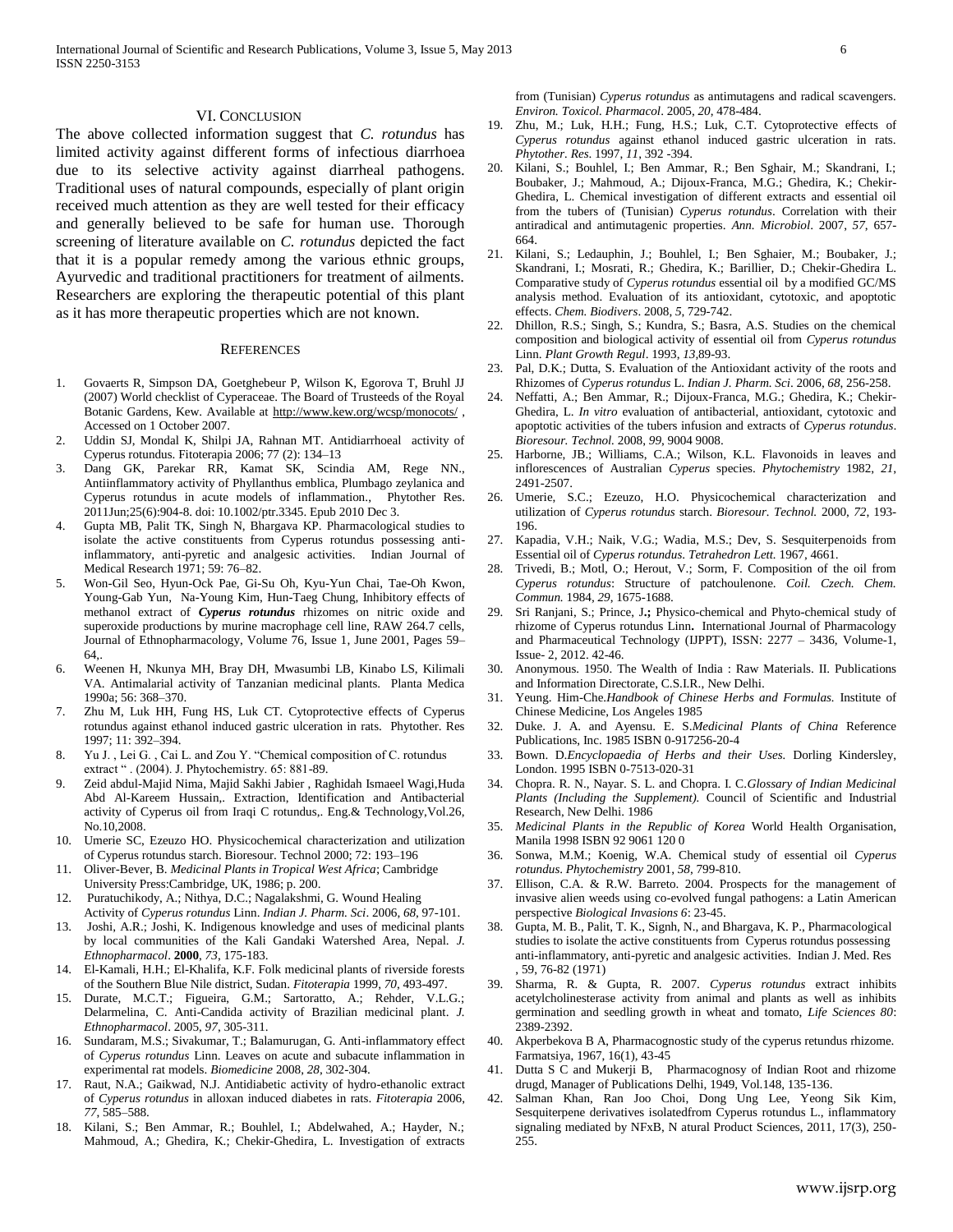- 43. Oladipupo A. Lawal and Adebola O. Oyedeji, Chemical Composition of the Essential Oils of *Cyperus rotundus* L. from South Africa, *Molecules* 2009; *14:* 2909-2917
- 44. [Sonwa MM,](http://www.ncbi.nlm.nih.gov/pubmed?term=Sonwa%20MM%5BAuthor%5D&cauthor=true&cauthor_uid=11672746) [König WA Chemical study of the essential oil of Cyperus](http://www.ncbi.nlm.nih.gov/pubmed?term=K%C3%B6nig%20WA%5BAuthor%5D&cauthor=true&cauthor_uid=11672746)  [rotundus](http://www.ncbi.nlm.nih.gov/pubmed?term=K%C3%B6nig%20WA%5BAuthor%5D&cauthor=true&cauthor_uid=11672746) [Phytochemistry.](http://www.ncbi.nlm.nih.gov/pubmed/11672746) 2001 Nov;58(5):799-810.
- 45. Jeong, S.J.; Miyamoto, T.; Inagaki, M.; Kim, Y.C.; Higuchi, R. Rotundines A-C, three novel sesquiterpene alkaloids from *Cyperus rotundus*. *J. Nat. Prod.* **2000**, *63*, 673-675.
- 46. Kilani, S.; Ledauphin, J.; Bouhlel, I.; Ben Sghaier, M.; Boubaker, J.; Skandrani, I.; Mosrati, R.; Ghedira, K.; Barillier, D.; Chekir-Ghedira L. Comparative study of *Cyperus rotundus* essential oil by a modified GC/MS analysis method. Evaluation of its antioxidant, cytotoxic, and apoptotic effects. *Chem. Biodivers*. 2008, *5*, 729-742.
- 47. Komai; K.; Tang, C. A Chemotype of *Cyperus rotundus* in Hawaii. *Phytochemistry* 1989, *28*, 1883-1886.
- 48. Komai, K.; Shimizu, M.; Tang, C.T.; Tsutsui, H. Sesquiterpenoids of *Cyperus bulbosus*, *Cyperus tuberosus* and *Cyperus rotundus*. *Mem. Fac. Agr. Kinki Univ.* 1994, *27*, 39-45.
- 49. Ekundayo, O.; Oderinde, R.; Ogundeyin. M.; Biskup, E.S. Essential oil constituents of *tuberosus* Rottb. Rhizomes. *Flav. Fragr. J.* 1991, *6*, 261- 264.
- 50. Kilani, S.; Abdelwahed, A.; Chraief, I.; Ben Ammar, R.; Hayder, N.; Hammami, M.; Ghedira, K.; Chekir-Ghedira, L. Chemical composition, antibacterial and antimutagenic activities of essential oil from (Tunisian) *Cyperus rotundus*. *J. Essent. Oil Res.* 2005, *17*, 695-700.
- 51. Zoghbi, M.D.G.B.; Andrade, E.H.A.; Carreira, L.M.M.; Rocha, E.A.S. Comparison of the mcomponents of the essential oils of "priprioca": *Cyperus articulatus* var. *articulatusarticulatus* var. *nodosus* L., *C. prolixus* Kunth and *C. rotundus* L. *J. Essent*. *Oil Res*42-46.
- 52. Jirovetz, L.; Wobus, A.; Buchbauer, G.; Shafi, M.P.; Thampi, P.T. Comparative analysis of the essential oil and SPME-headspace aroma compounds of *Cyperus rotundus* L. roots/tubers from South-India using GC, GC-MS and olfactometry. *J. Essent. Oil-Bearing Plants* 2004,
- 53. Sundaram, M.S.; Sivakumar, T.; Balamurugan, G. Anti-inflammatory effect of *Cyperus rotundus* Linn. Leaves on acute and subacute inflammation in experimental rat models. *Biomedicine* 2008, *28*, 302-304.
- 54. Seo WG, Pae HO, Oh GS, Chai KY, Kwon TO, Yun YG, *et al.* Inhibitory effects of methanol extract of *Cyperus rotundus* Linn. Linn. rhizomes on nitric oxide and superoxide productions by murine acrophage cell line, RAW 264.7 cells. *J Ethnopharmacol.* 2001; 76(1): 59-64.
- 55. Singh N, Kulshrestha VK, Gupta MB and Bhargava K P,. A pharmacological study of Cyperus rotundus, Indian J Med, Res, 1970,58, 103-109.
- 56. Singh N, Kulshrestha V K, Gupta M B and Bhargava K P, Pharmacological studies on Cyperus rotundus , Indian J Pharm,1969,1(2), 9.
- 57. Singh N and Gilca M, Herbal Medicine Science embraces tradition A new insight into the ancient Ayurveda, Lambert Academic Publishing, Germany, 2010, pp. 139-148.
- 58. Gupta MB, Palit TK, Singh N, Bhargava KP. Pharmacological studies to isolate the active constituents from Cyperus rotundus possessing antiinflammatory, anti-pyretic and analgesic activities. Indian Journal of Medical Research 1971; 59: 76–82.
- 59. Birdar S, Kangralkar V A, Mandavkar Y, Thakur M and Chougule N, Antiinflammatory, anti-arthritic, analgesic anticonvulsant activity of cyperus essential oils, Int J Pharm Parmaceut Sci, 2010, 2(4), 112-115.
- 60. Pal D, Dutta S and Sarkar,. A evaluation of CNS activities of ethanol extract of roots and rhizomes of Cyperus rotundus in mice, Acta Poloniae Pharmaceut Drug Res. 2009, 66(5), 535-541.
- 61. Shivakumar S I, Suresh H M, Hallikeri C S, Hatapakki B C, Handiganur J S, Kuber S and Shivakumar B. Anticonvulsant effect of Cyperus rotundus Linn. rhizomes in rats, J Nat Rened, 2009, 9(2), 192-196.
- 62. **Zhu M,** Luk HH, Fung HS, Luk CT. Cytoprotective effects of *Cyperus rotundus* Linn. against ethanol induced gastric ulceration in rats. *Phytother Res* 1997**;** 11(5): 392-94.
- 63. Guldur M E, Ozgonul A, Kilic I H, Sogut O and Ozaslan M, Gastroprotective effect of Cyperus rotundus extract against gastric mucosal injury induced by ischemia and reperfusion in rats, Int J Pharmacol , 2010, 6, 104-110.
- 64. Santhosh Kumari, Govindasamy, Sukumarb. Lipid lowering activity of Eclipta prostrata in experimental hyperlipidemia. Journal of Ethnopharmacology 2006; 105: 332–335.
- 65. Friedwald W. T., Levy R. I, Fredrickson D. S., Estimation of concentration of Low- Density Lipoprotein cholesterol in plasma, without use of preparative ultracentrifuge. Clinical chemistry 1972; 18: 499-502.
- 66. Nagulendran K R, Mahesh R and Begum V H, Preventive role of Cyperus rotundus rhizomes extract on age associated changes in glucose and lipids, Pharmacologyonline,2007,2, 318-325
- 67. [Kumar](http://www.ijpsonline.com/searchresult.asp?search=&author=S%2E+V+Suresh+Kumar&journal=Y&but_search=Search&entries=10&pg=1&s=0) S. V. [S., Mishra](http://www.ijpsonline.com/searchresult.asp?search=&author=S%2E+H+Mishra&journal=Y&but_search=Search&entries=10&pg=1&s=0) H,. Hepatoprotective Activity Of Rhizomes Of Cyperus Rotundus Linn Against Carbon Tetrachloride-Induced Hepatotoxicity: 2005, 67:1: 84-88
- 68. Ngamrojanavanish N, Manaki S and Pornpakakul S, Inhibitory activity of selected Thai medicinal plants on Na+/K+-ATP-ase, Fitoterapia, 2006, 77 (6), 481-483
- 69. Bambhole V D, Effect of some medicinal plants preparations on adipose tissue metabolism, Ancient Sci Life 1988, 8, 117-124
- Karnick C R, Clinical evaluation of Cyperus rotundus Linn. (motha on obesity: A randomized double blind placebo controlled trial on Indian patients, Indian Med, 1992, 4(2),7-10.
- 71. Singh N and Mittal H C, In: Medicinal Plants, Vol. I, by V Ramalingam (Ed), MSS Information Corporation, New York, USA, 1974.
- 72. Singh N, Singh S P, Dixit K S, Saxena R C and Kohli R P, A placebo controlled clinical trial of Cyperus rotundus, Withania somnifera and their combination in cases of rheumatoid arthritis, Proc International Seminar on Clinical Pharmacology in Developing Countries, Lucknow, India, 1986, Vol. 2, pp. 18-21
- 73. Puratchikody A, Devi Nithya C, Nagalakshmi G. Wound healing activity of cyperus rotundus linn. Indian journal of pharmaceutical sciences 2006; 68: 97-101.
- 74. Natarajan B, Paulsen BS. An ethnopharmacological study from Thane district, Maharashtra, India: Traditional knowledge compared with modern biological science. Pharmaceutical Biology. 2000; 38: 139–151.
- 75. Mazzio E A and Soliman K F A, In vitro screening for the tumoricidal properties of international medicinal herbs, Phytother Res,2009, 23(3), 385- 398.
- 76. Ardestani A and Yazdanparast R, Cyperus rotundus suppresses AGE formation and protein oxidation in a model of fructose-mediated protein glycoxidation, Int J Biol Macromol , 2007, 41(5), 572-578.
- 77. Singh S; SK Sharma. Indian J. Nat. Prod., 2005, 21, 1, 16-17.
- 78. Jigna Parekh, and Sumitra Chanda,. In-vitro Antimicrobial Activities of Extractsof Launaea procumbens Roxb. (Labiateae), Vitis vinifera L. (Vitaceae) and Cyperus rotundus L. (Cyperaceae) African Journal of Biomedical Research, Vol. 9, Vol. 2, May, 2006, pp. 89-93.
- 79. Chandratre R. S., Chandarana S, Mengi S. A., Effect of Aqueous Extract of Cyperus rotundus on Hyperlipidaemia in Rat Model., International Journal of Pharmaceutical & Biological Archives 2012; 3(3):598-600.
- 80. Kilani S, Ben Sghaier M, Limem I, Bouhlel I, Boubaker J, Bhouri W, Skandrani I, Neffatti A, Ben Ammar R, Dijoux-Franca M G, Ghedira K and Chekir-Ghedira L, In vitro evaluation of antibacterial, antioxidant, cytotoxic and apoptotic activities of the tubers infusion and extracts of Cyperus rotundus, Bioresour Technol , 2008, 99(18), 9004-9008.
- 81. Thebtaranonth, C., Thebtaranonth, Y., Wanauppathamkul,S., and Yuthavong, Y., Antimalarial sesquiterpenes from tubers of Cyperus rotundus : structure of 10,12-peroxyca-lamenene, a sesquiterpene endoperoxide. Phytochemistry, 40, 125-128 (1995).
- 82. Nguyen Khac Khoi, 1999. Cyperus L.In: de Padua, L.S., Bunyapraphatsara, N. and Lemmens, R.H.M.J. (Editors). Plant Resources of South-East Asia No. 12(1): Medicinal and poisonous plants 1. Backhuys Publisher, Leiden, The Netherlands, pp. 222-229.
- 83. KemprajVivek, Bhat Sumangala K. Ovicidal and larvicidal activities of Cyperus giganteus Vahl and Cyperus rotundus Linn. essential oils against Aedes albopictus (Skuse), Natural Product Radiance 2008; 7(5): 416-419
- 84. Duarte MC, Figueira GM, Sartoratto A, Rehder VL, Delarmelina C. Anti-Candida activity of Brazilian medicinal plants. J Ethno pharmacol. 2005; 28; 97(2): 305-11.
- 85. [Zhu](http://www.refdoc.fr/?traduire=en&FormRechercher=submit&FormRechercher_Txt_Recherche_name_attr=auteursNom:%20%28ZHU%29) M.; Luk [H. H.;](http://www.refdoc.fr/?traduire=en&FormRechercher=submit&FormRechercher_Txt_Recherche_name_attr=auteursNom:%20%28LUK%29) [Fung](http://www.refdoc.fr/?traduire=en&FormRechercher=submit&FormRechercher_Txt_Recherche_name_attr=auteursNom:%20%28FUNG%29) H. S. ; Luk [C. T.](http://www.refdoc.fr/?traduire=en&FormRechercher=submit&FormRechercher_Txt_Recherche_name_attr=auteursNom:%20%28LUK%29) Cytoprotective effects of Cyperus rotundus against ethanol induced gastric ulceration in rats [PTR.](http://www.refdoc.fr/?traduire=en&FormRechercher=submit&FormRechercher_Txt_Recherche_name_attr=listeTitreSerie:%20%28PTR.%20Phytotherapy%20research%29)  [Phytotherapy research](http://www.refdoc.fr/?traduire=en&FormRechercher=submit&FormRechercher_Txt_Recherche_name_attr=listeTitreSerie:%20%28PTR.%20Phytotherapy%20research%29) ISSN [0951-418X](http://www.refdoc.fr/?traduire=en&FormRechercher=submit&FormRechercher_Txt_Recherche_name_attr=identifiantsDoc:%20%280951-418X%29) 1997, vol. 11, nº5, pp. 392-394.
- Thanabhorn S, Jaijoy K, Thamaree S, Ingkaninan K. Panthon A., Acute and Subacute Toxicities of the Ethanol Extract from the Rhizomes of Cyperus rotundus Linn., Mahidol University Journal of Pharmaceutical Sciences 2005; 32(1-2): 15-22.
- 87. Jebasingh D, Venkataraman S, Jackson D D, Emerald B S**.,** Physiochemical and toxicological studies of the medicinal plant Cyperus rotundus L (Cyperaceae),.International Journal of applied Research in natural products., 2012., Vol 5, No 4.